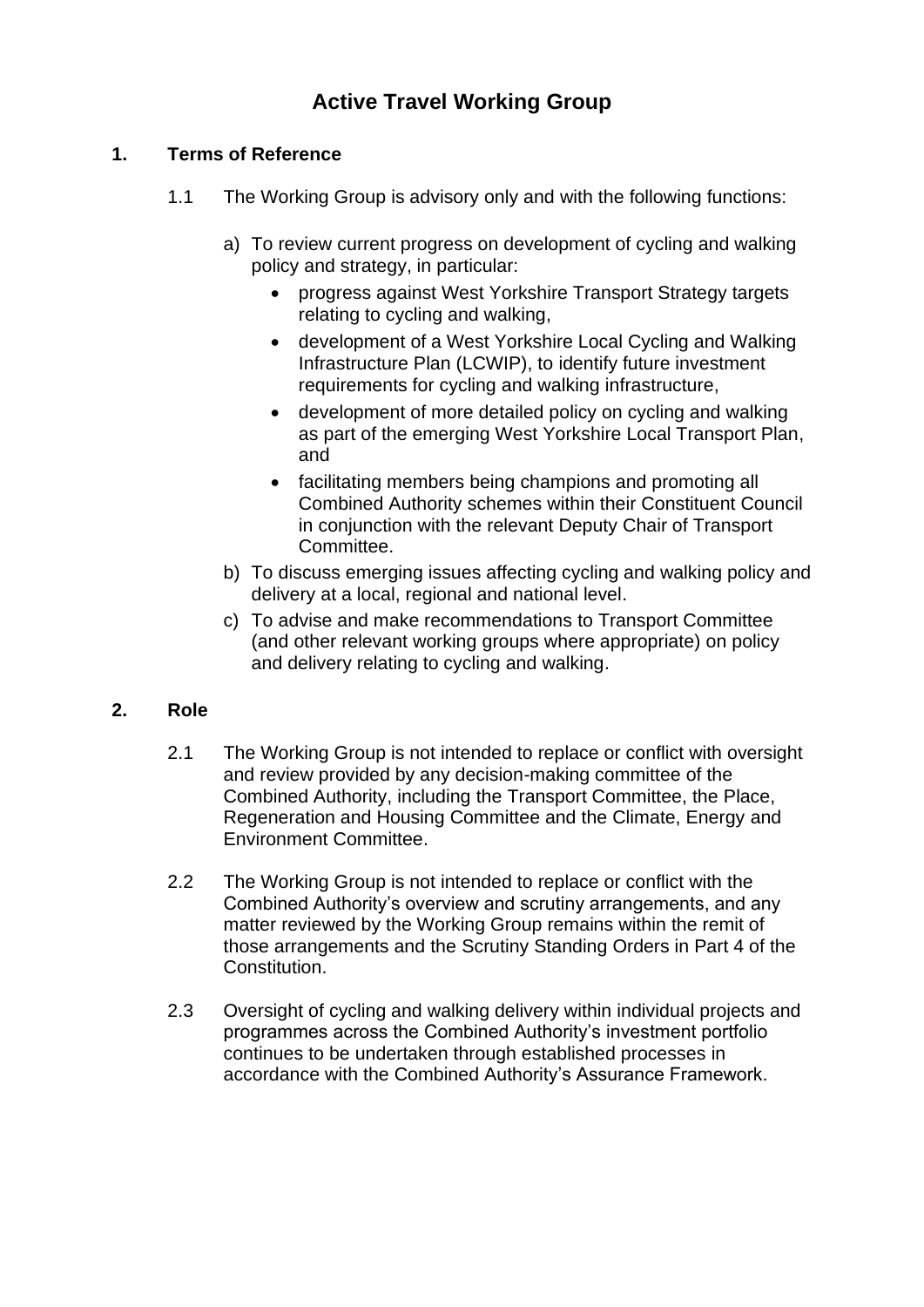2.4 The Working Group is not intended to act replace or conflict with consultation processes on individual projects and programmes led by Constituent Councils responsible for delivery.

# **3. Membership**

- 3.1 The Working Group comprises **any number of members of the Transport Committee from time to time** but with the intention that as far as possible, membership reflects all Constituent Councils and interest in both cycling and walking as individual modes of travel.
- 3.2 The **Chair** for the Working Group will be one of the Transport Committee members.

#### **4. Meeting arrangements**

- 4.1 The Working Group will meet quarterly or as otherwise determined by its Chair.
- 4.2 An **agenda** for business to be considered by a meeting of the Working Group will be provided in good time for any meeting.
- 4.3 At least **5 working days' notice** of meetings should be given and any members that wish to attend should notify the relevant officer.
- 4.4 There is no fixed **quorum** for meetings of the Working Group, but it is advisable that at least 3 members shall attend any meetings.
- 4.5 If fewer than 3 members indicate they will attend, then the meeting need not be held. If a meeting is not going to be held, then members may make written representations on the papers to the relevant Director if they wish.
- 4.6 The Working Group is **not a sub-committee**, to facilitate flexible business.
- 4.7 At any meeting, if the Chair is not present, the members attending may if they wish select one of their number to act as Chair for the purpose of conducting the business on the agenda. Where a decision is required, such as the terms of any recommendation, then the attendees may vote if there is not clear unanimity. Each attendee shall have one vote and the Chair shall not have a casting vote. The views of all members present should be recorded if there is any dispute.
- 4.8 **Officers** may attend meetings to provide information, documents and advice to the Working Group. Officers are not members of the Working Group.
- 4.9 Any **recommendations** of or updates from the Working Group will be brought before the Transport Committee or in the case of urgent